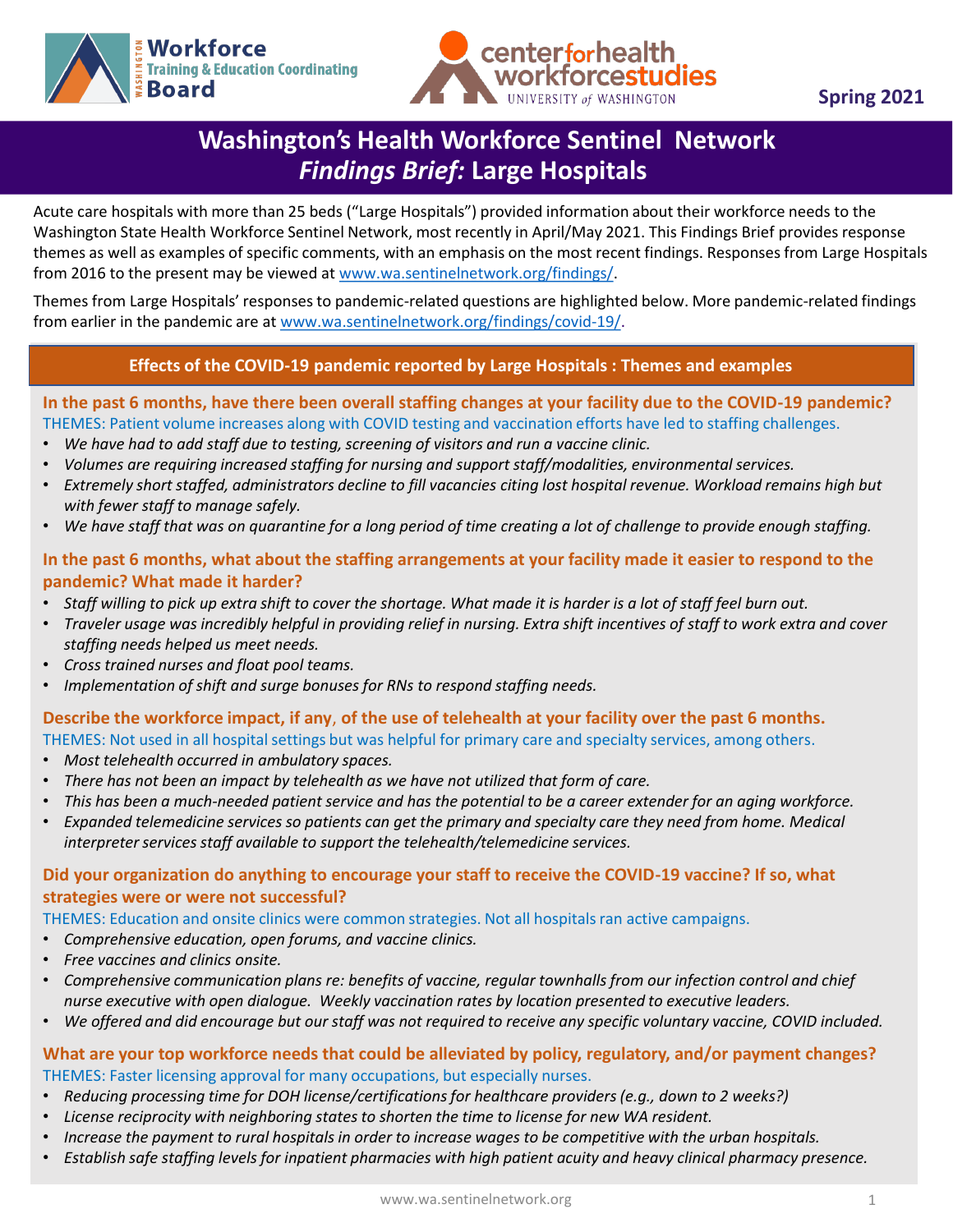# **Large Hospitals (more than 25 beds) (Spring 2021)**

Between 2016 and 2021, over the course of 10 reporting periods, Large Hospitals and other health care facilities in Washington provided key, on-the-ground information to the Washington State Health Workforce Sentinel Network. Below are highlights of trends over time and recent findings. More Large Hospital findings, along with those from other health care facilities, are at wa.sentinelnetwork.org.

## **Large hospitals (more than 25 beds) - Occupations with exceptionally long vacancies: 2016-2021**

| Top occupations with exceptionally long vacancies |                                            |                                |                                                |                 |
|---------------------------------------------------|--------------------------------------------|--------------------------------|------------------------------------------------|-----------------|
| Rank                                              | $2016 - 2019*$                             | 2020                           | Spring 2021                                    |                 |
| $\mathbf{1}$                                      | <b>Registered nurse</b>                    | <b>Registered nurse</b>        | <b>Registered nurse</b>                        |                 |
| $\overline{2}$                                    | <b>Medical assistant</b>                   | <b>Physician/Surgeon</b>       | <b>Nursing assistant</b>                       | 个<br>Most cited |
|                                                   |                                            |                                | <b>Physician/Surgeon</b>                       |                 |
| 3                                                 | Physician/surgeon                          | <b>Medical assistant</b>       | <b>Pharmacy technician</b>                     |                 |
|                                                   |                                            | <b>Nursing assistant</b>       |                                                |                 |
| 4                                                 | <b>Chemical dependency</b><br>professional | <b>Respiratory therapist</b>   | <b>Medical assistant</b>                       |                 |
|                                                   | <b>Nursing assistant</b>                   |                                | <b>Med/Clinical laboratory</b><br>technologist |                 |
|                                                   | <b>Respiratory therapist</b>               | <b>Social worker</b>           | <b>Respiratory therapist</b>                   |                 |
|                                                   | <b>Physical therapist</b>                  |                                | <b>Surgical technologist</b>                   |                 |
| 5                                                 | <b>Nurse practitioner</b>                  | <b>Mental health counselor</b> | <b>Med/Clinical laboratory</b><br>technician   |                 |

\*Multiple years were combined to account for low response numbers at some data collection points

#### **Demand for healthcare workforce reported by Large Hospitals**

**In the last year, some employers reported lower demand for healthcare workers, stemming from COVID-19 closures. That does not seem to be the case now as patient volumes are returning to normal.**

- *[Multiple occupations] Increased retirements - likely due to pandemic.*
- *[Registered nurses, nursing assistants] Have seen migration to traveler assignments to chase short term pay increases. Also higher absenteeism related to new rules requiring more nurses to be available for coverage.*
- *[Multiple occupations] 1155 [HB 1155 - 2019-20] required us to hire additional staff.*

#### **Reasons for vacancies reported by Large Hospitals While patient volumes are starting to return to normal, challenges related to COVID-19 continue**

- *[Multiple occupations] All hospitals in the region were staffing up due to increased volumes related to COVID pandemic. Direct competition with agencies staffing Travelers and offering excessive wages to them.*
- *[Registered nurses] Many nurses are leaving the profession due to COVID.*
- *[Multiple occupations] Closure of schools or hybrid school schedules resulting in limited availability of working parents and reluctance to set a near-term start date.*
- *[Multiple occupations] Limited availability for certification/license test-taking days, delays with DOH health provider licensing process (4-6 weeks).*